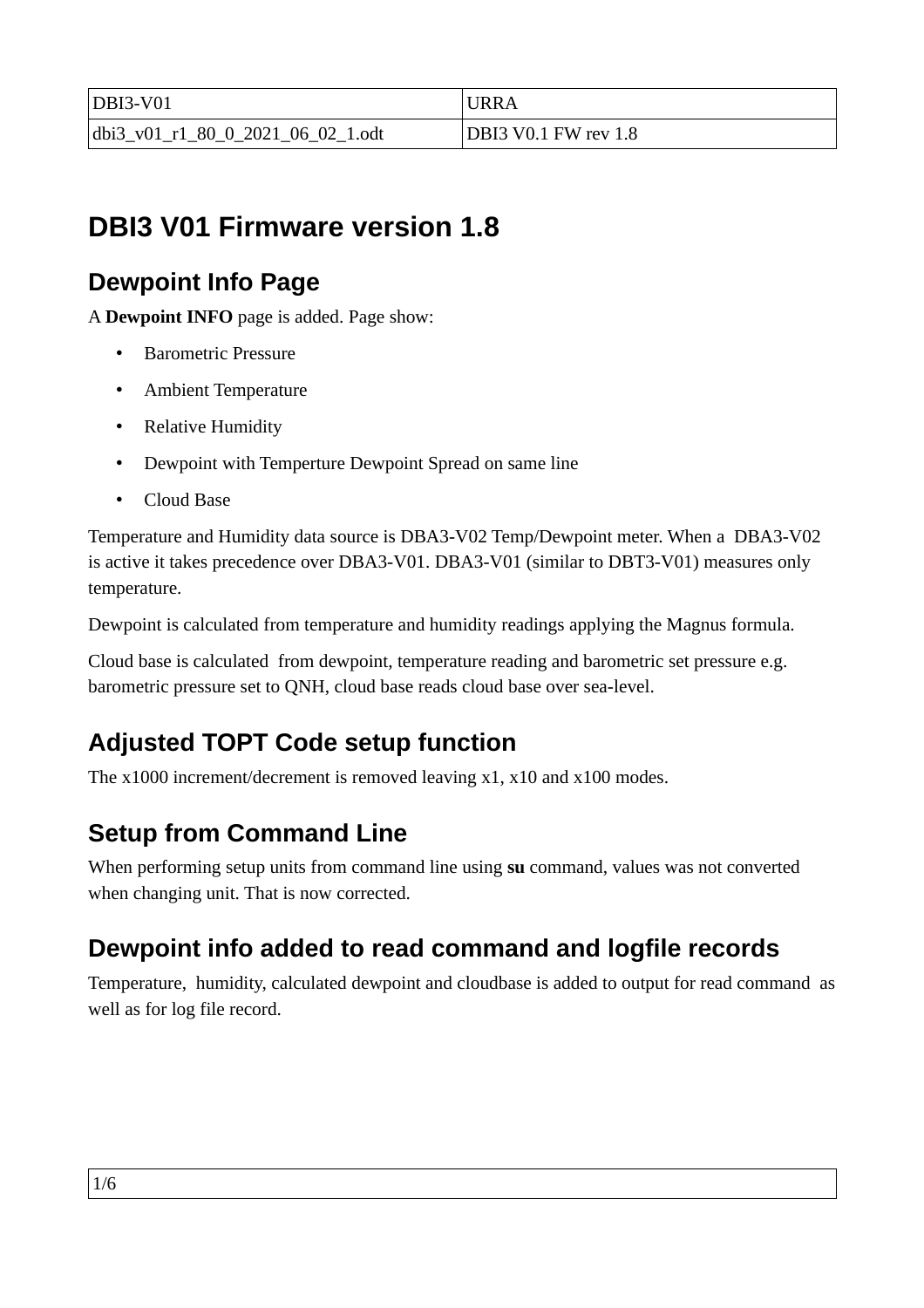| $DBI3-V01$                        | URRA                 |
|-----------------------------------|----------------------|
| dbi3 v01 r1 80 0 2021 06 02 1.odt | DBI3 V0.1 FW rev 1.8 |

## **Distance Made Good and Elapsed time added to MAX page**

Info/Max page has been extended with distance made good (DMG) and elapsed time (LAP).

DMG and LAP are reset at instrument power on. Values displayed for DMG is big circle distance from first GPS fix from instrument power and for LAP, elapsed time from instrument power on.

MAX page LAP time is separated from DBI3 ELAP display.

## **GPS data output, NMEA mode**

From setup menu, a selection between NMEA and CLI mode is now implemented.

When NMEA mode is selected, instrument output NMEA GPGGA and GPRMC messages at a one herz rate. This is compatible with TwoNav ® PC application software. TwoNav ® PC application shall be setup as: protocol NMEA, baudrate 115200, communications port COMn (USB Serial port). NMEA MSL altitude is substituted with DBI3 pressure altitude. Uncheck 'GPS uses ellipsoidal altitudes'. Also make sure application program datum match DBI3 setup datum.

CLI mode works as before. Note CLI mode need to be selected for firmware update and log file download.

## **Added text line to setup display**

One text line is added to setup display. Text line explain abbrevation for setup options.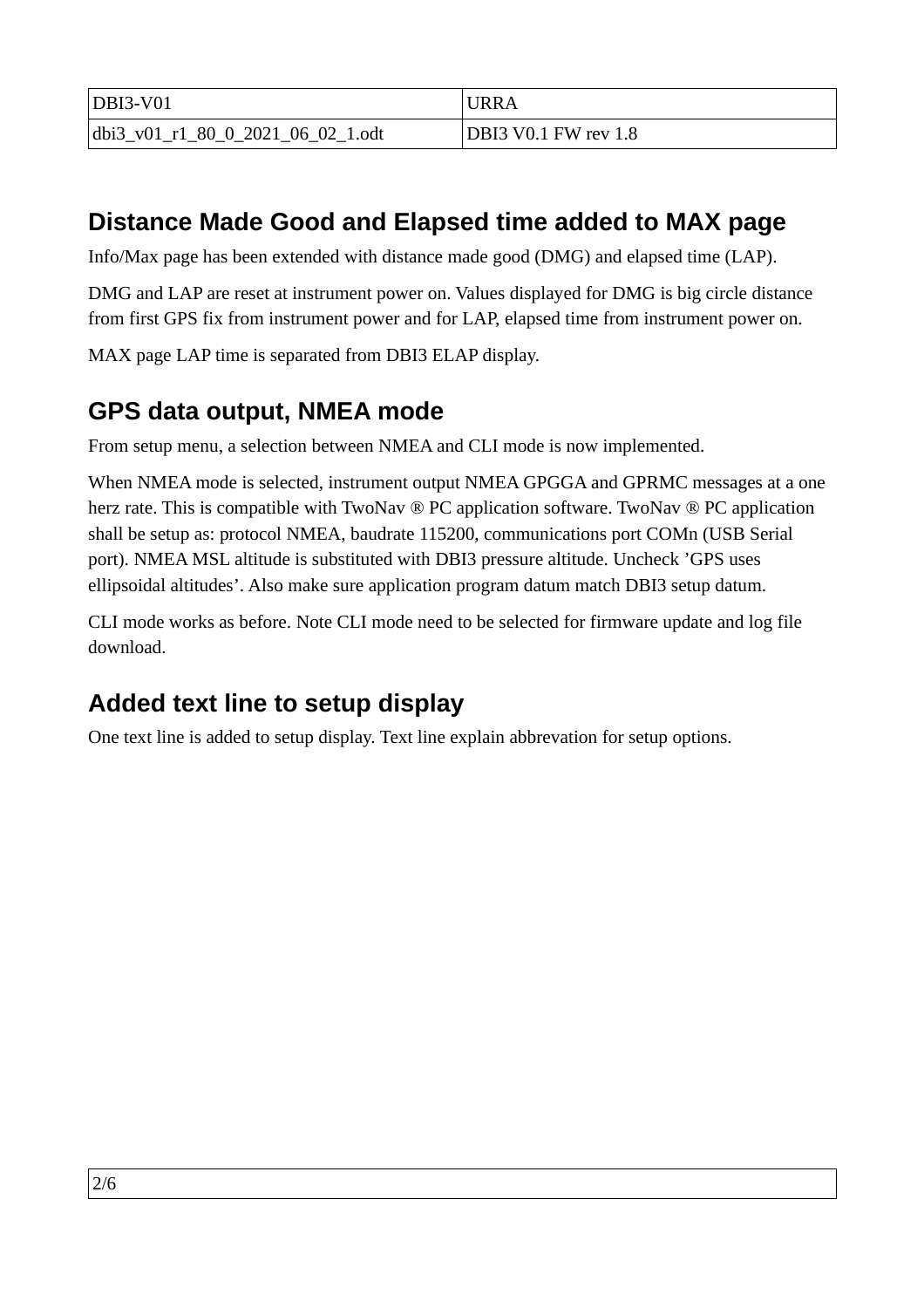| $DBI3-V01$                          | URRA                 |
|-------------------------------------|----------------------|
| $dbi3_v01_r1_80_0_2021_06_02_1.0dt$ | DBI3 V0.1 FW rev 1.8 |

### **Command Line Interface FW rev 1.80**

*Perform warm reboot*

**rst** - restart system

*Show help contents*

**?** - show help

*Initialize Real Time Clock*

**ri** - rtc init

*Set Real Time Clock*

**rs yyyy mm dd hh mm ss** - rtc set

*Power off instrument*

**po** - turn hard off

*Simulation mode on or off*

**sm on|off** - sim data

#### *Set instruments units*

**su alt {feet|meter} | roc {fpm|mps} | bar {ihg|hpa} | temp {fahr|cent} | sog {knot|mps|kmh|mph}** - set units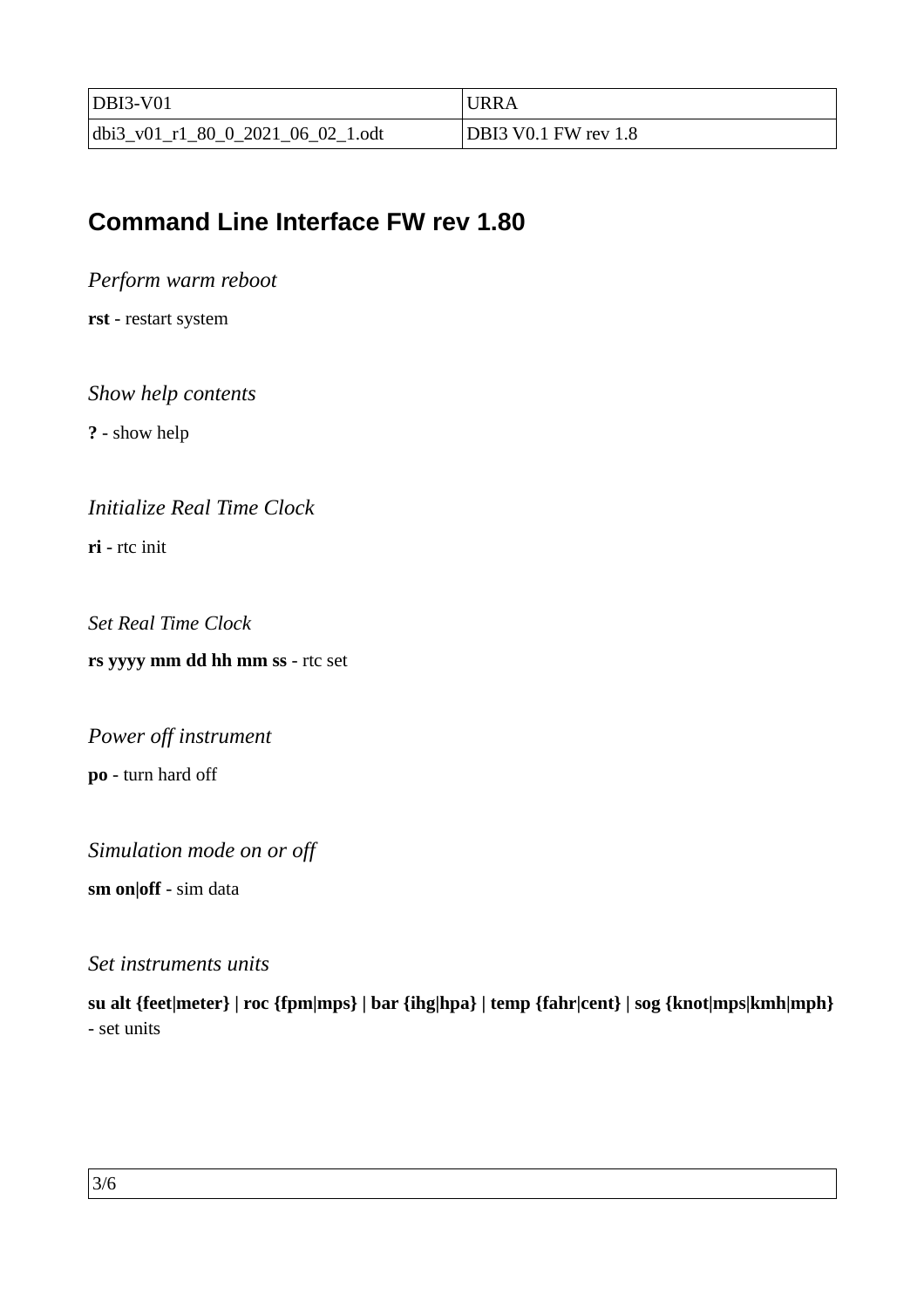| $DBI3-V01$                        | <b>URRA</b>          |
|-----------------------------------|----------------------|
| dbi3 v01 r1 80 0 2021 06 02 1.odt | DBI3 V0.1 FW rev 1.8 |

### *Set instrument alarms*

**sa alth {off|value} | altl {off|value} | clmb {off|value} | desc {off|value} | topt {off|value}** - set alarm

### *Set instrument functions*

**sf aut {off|static|timeout} | frs {off|pon|toff|toffc|lapc} | aof {off|on} | dat {222-0}** - set funcs

*Set instrument variometer* 

**sv resp {6.0-1.2} | audio {off|on} | clmbt {value} | desct {value}** - set vario

*Set instrument top and ambient temp code*

**st top {4-1} {off|9999-1} | amb {2-1} {off|9999-1}** - set topt

*Get instrument unit settings* **gu alt|roc|bar|temp|sog** - get units

*Get instrument alarm settings* **ga alth|altl|clmb|desc|topt** - get alarm

*Get instrument function settings* **gf aut|frs|aof|dat** - get funcs

*Get variometer settings* **gv resp|audio|clmbt|desct** - get vario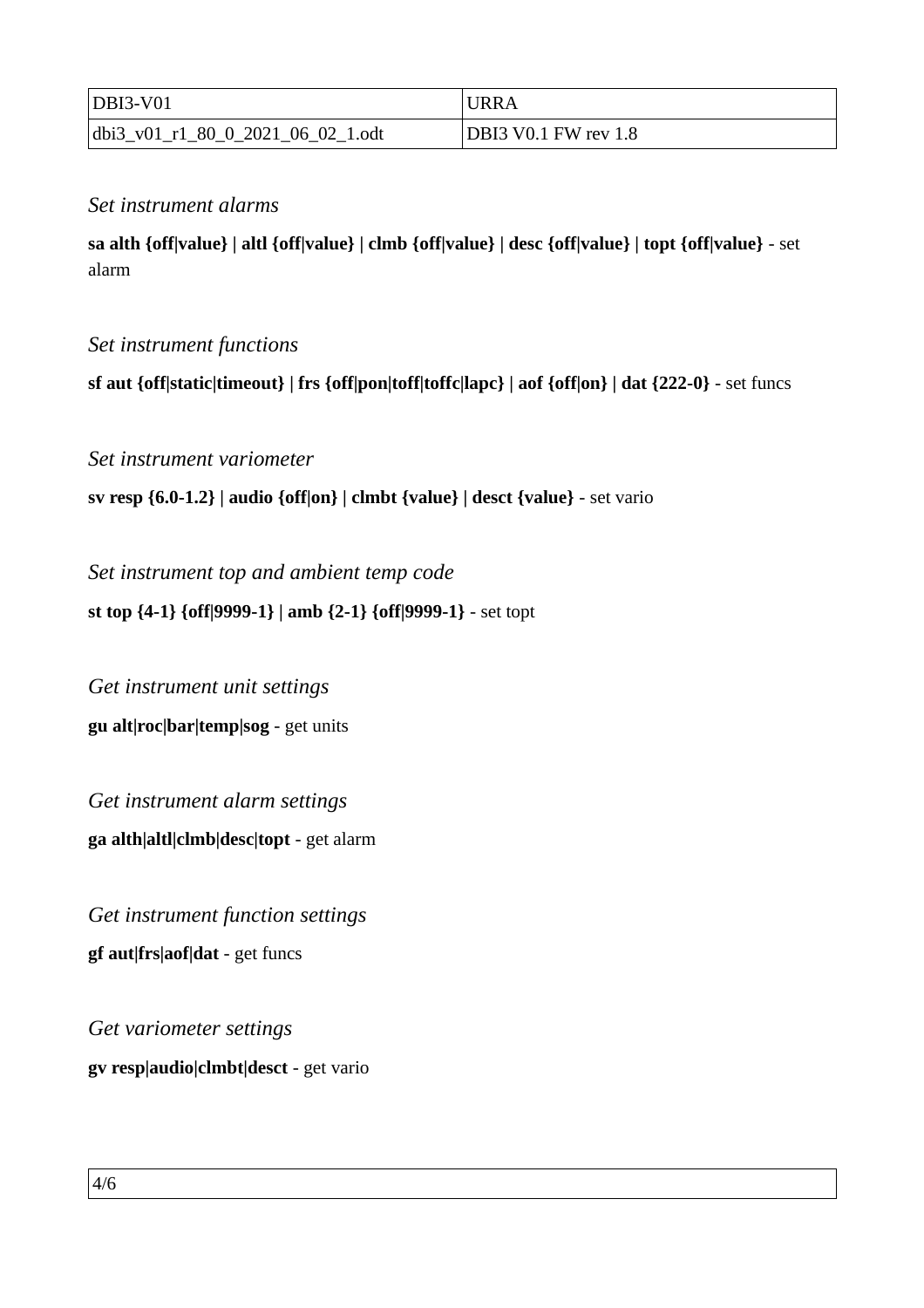| $DBI3-V01$                        | <b>URRA</b>          |
|-----------------------------------|----------------------|
| dbi3 v01 r1 80 0 2021 06 02 1.odt | DBI3 V0.1 FW rev 1.8 |

*Get top and ambient temp code settings* **gt top{4-1}|amb{2-1}** - get topt

*Set defaults (settings), metric, imperial or urb*

**sd met|imp|urb** - set defaults

*File system commands*

#### **fs vinit|vdel|start|stop|list|del [filename]|read[filename]|state|clear** - file system

*Set nonvolatile info parameters* **si mod|brd|date|loc{adr} str** - set info

*Get nonvolatile info parameters* **gi mod|brd|date|loc{adr}** - get info

*Set console mode*  **md mach|con** - set CLI mode, machine or console

*Print instrument serialnumber* **sn** - print serialnumber

*Print firmware version*

**vr** - print firmware version